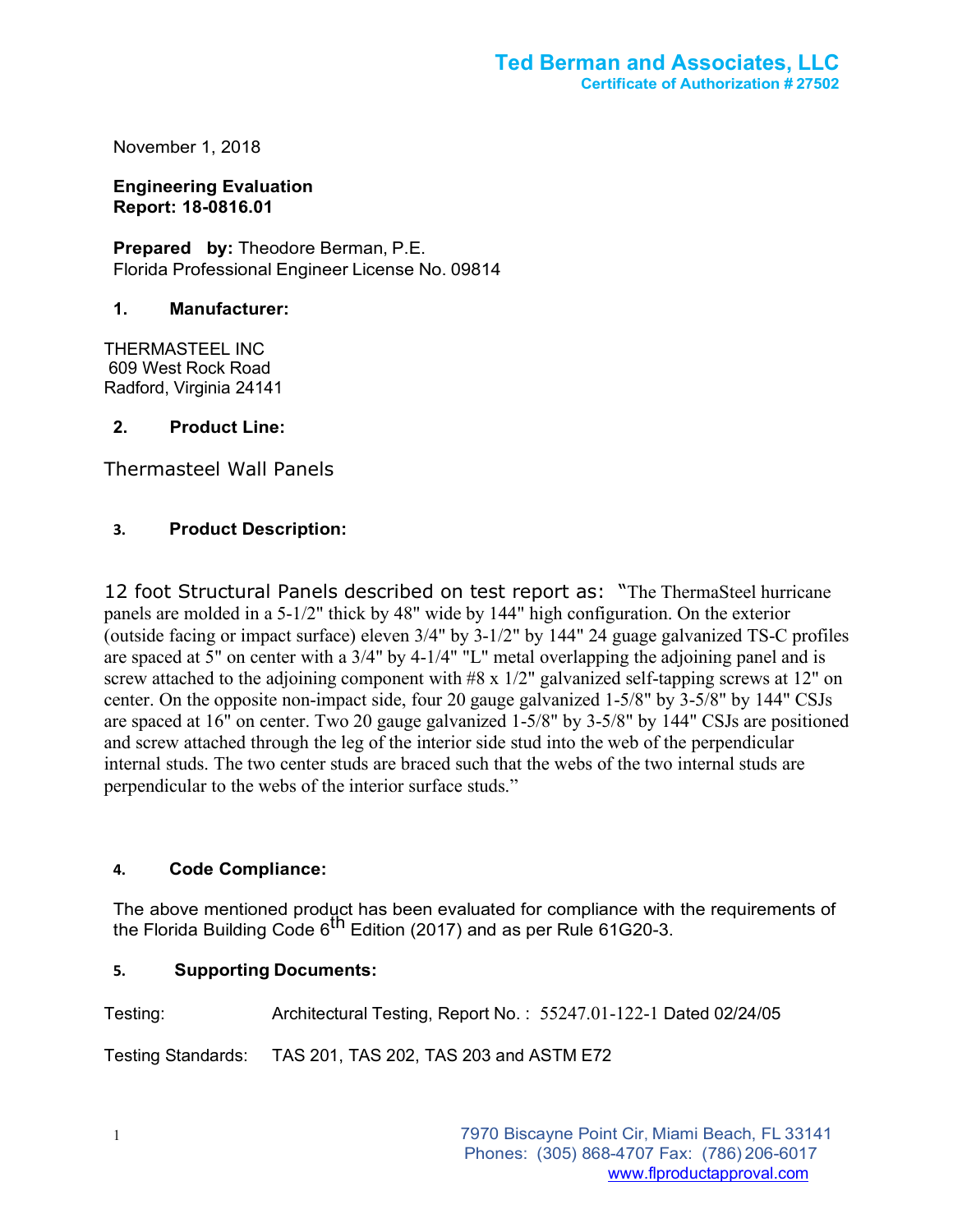# **6. Limitations and Conditions of Use:**

- 1. Maximum allowable design pressure: +75/-75 PSF
- 2. This product has been tested for large impact protection in accordance with TAS 201 and TAS 203
- 3. Maximum racking shear value of : 642 plf
- 4. Maximum compression value of : 750 plf
- 5. Exterior wall panels shall be protected with a water-resistive barrier in accordance with Chapter 14.
- 6. All steel members shall be manufactured in accordance with ASTM A653 SS, Grade 37, and coated with ASTM A924 G60 galvanizing/galvalume.
- 7. EPS panels shall be manufactured in accordance with ASTM C578. The flamespread index and smoke density index shall be less than 25 and 450, respectively, at a nominal density of 1.3 pounds per cubic foot.
- 8. This product may be used outside and inside the HVHZ zone.
- 9. All supporting host structures shall be able to support the superimposed loads.
- 10. Product data shall be in accordance with these Installation Instructions and manufacturer's published instructions.
- 11. Product shall be installed with anchors shown on installation drawings not to exceed the spacing indicated. All screws shall be stainless steel.
- 12. All components that are permanently installed shall be protected from contamination and corrosion.
- 13. Site conditions that deviate from the details on the installation instructions and/or drawings will require further analysis from a licensed Professional Engineer.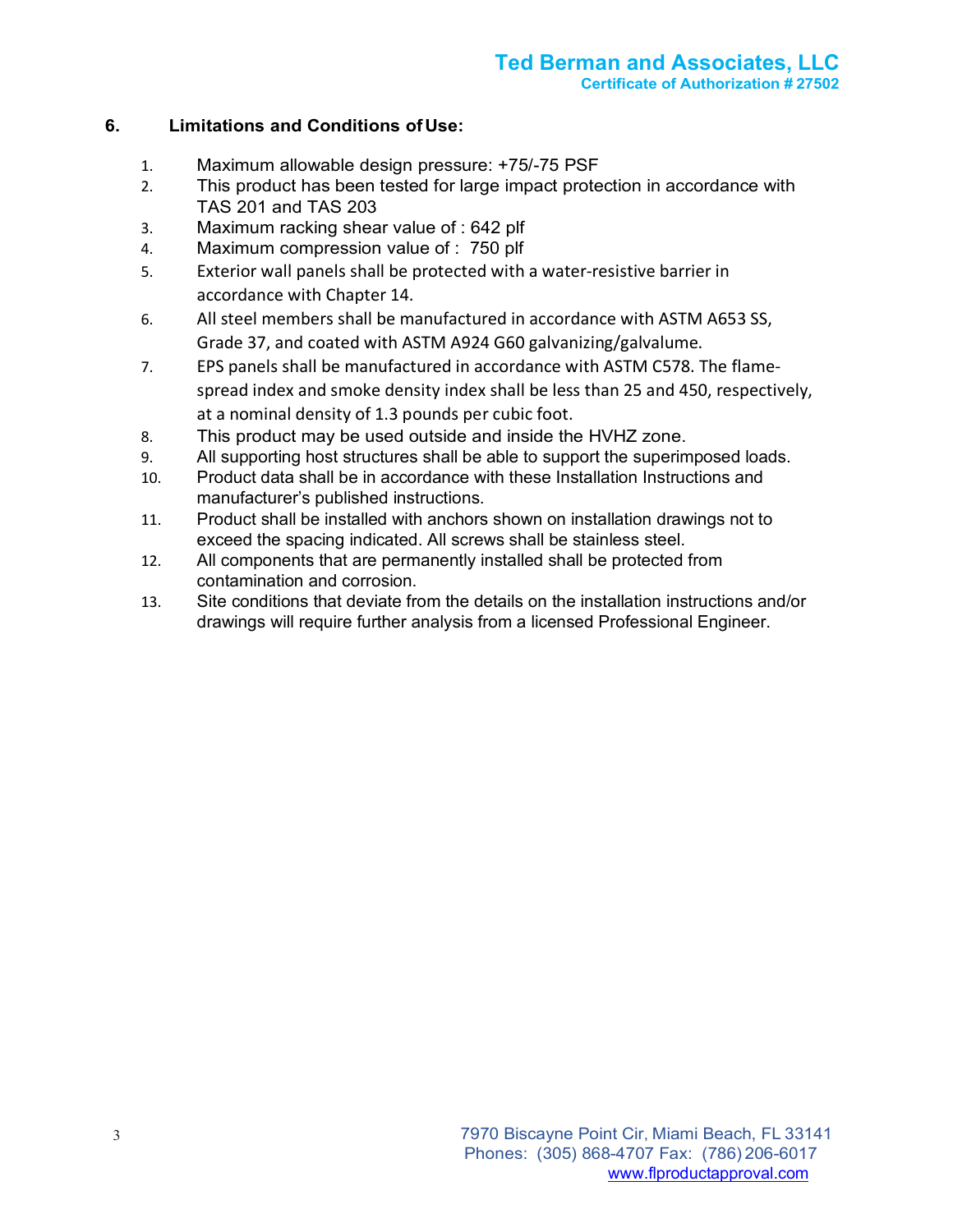# **7. Quality Assurance:**

The manufacturer has demonstrated compliance of products in accordance with the Florida Building Code and Rule 61G20--‐3.005 (3) for manufacturing under a quality assurance program audited by an approved quality assurance entity:

IAPMO UES (FBC Organization QUA 10547)

Product shall be labeled in accordance with the requirements of the quality assurance entity.

# **8. Certification of Independence**

Theodore Berman, P.E., does not have nor will acquire a financial interest in any company manufacturing or distributing the product(s) for which this report is being issued. Also, Theodore Berman, P.E. does not have nor will acquire a financial interest in any other entity involved in the approval process of the listed product(s).



11/01/2018

Theodore Berman, P.E. Florida License No. 09814 Ted Berman and Associates, LLC Certificate of Authorization No. 27502